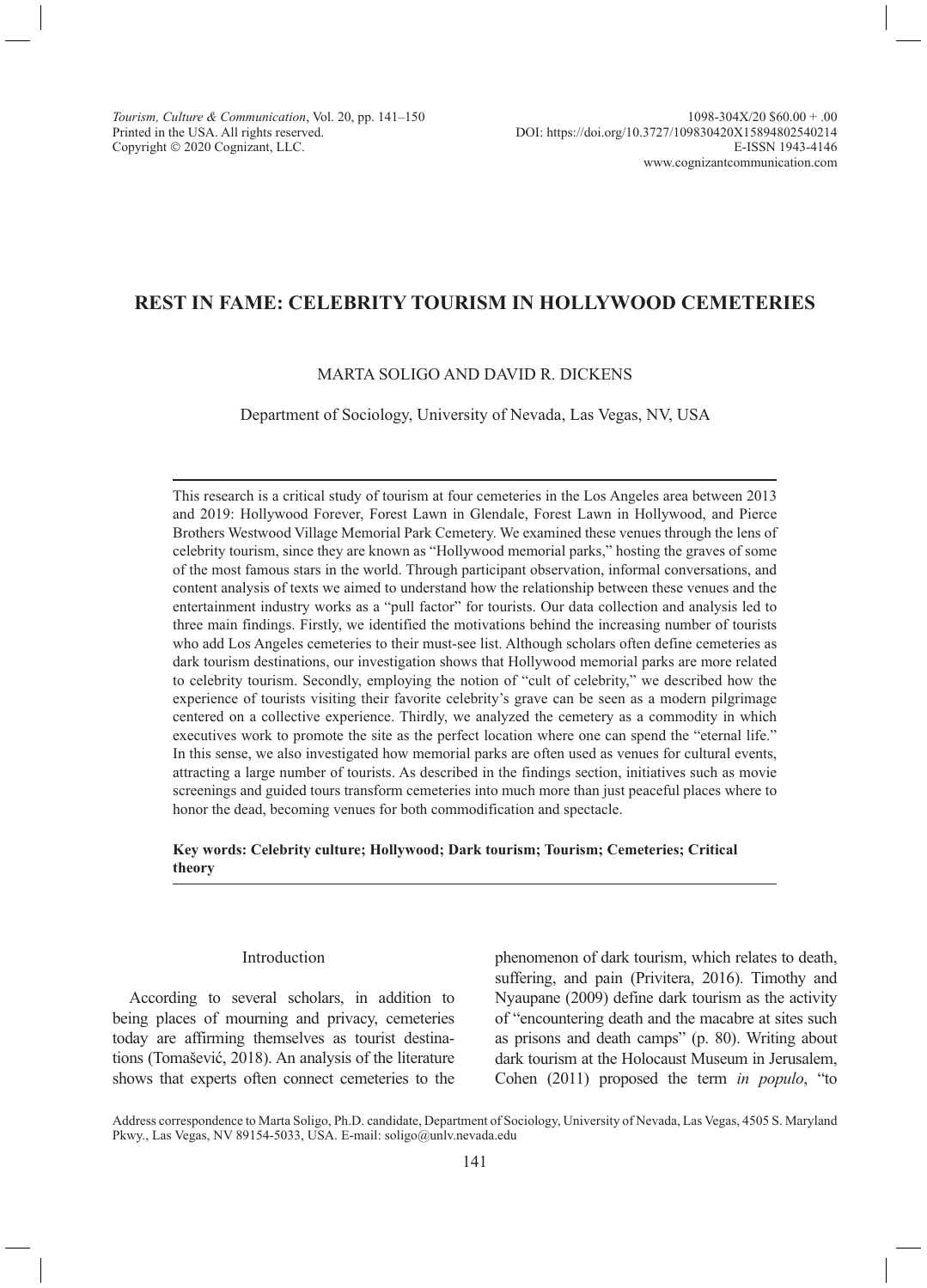describe sites which embody and emphasize the story of the people to whom the tragedy befell" (p. 194). Lennon and Foley (2000) included cemeteries in the list of sites that could be said to be connected to death and that are "significant part[s] of tourist experiences in many societies" (p. 4). Experts also employ the term "thanaptosis," which means meditation upon death (Korstanje & George, 2015; Privitera, 2016), trying to understand if and how it applies to dark tourism.

This kind of analysis brings to the surface the idea that dark tourism is a complex phenomenon, which extends from the contemplation of mortality to consumption (Stone & Sharpley, 2008). In this sense, Korstanje (2016) pointed out that Stone (2012) argued that "darker and lighter products are differentiated according to the degree of suffering they offer to sightseers" (p. 9). This last aspect is particularly relevant for our work here, since our fields are the so-called Hollywood memorial parks as tourist destinations, and scholars increasingly argue that interest in these types of locations goes beyond that of simply death and the macabre (Ravitz, 2009). Analyzing this topic, Seaton (1996) proposed the term "thanatourism," whose pure form is exclusively motivated "by fascination with death itself, irrespective of the person or persons involved" (p. 240). Seaton, however, mentioned a second—and less pure—form of thanatourism, "in which the dead are both known to, and valued by, the visitor" (p. 240). This second conception best fits our investigation, since cemetery tourists often behave as if they personally know the celebrities who are buried there.

The fact that some of the most famous Hollywood stars are buried in the cemeteries we analyzed strongly suggests the idea of tourism as pilgrimage. Analyzing the phenomenon of film-induced tourism, Beeton (2005) described a trend that started in the second half of the 20th century: "while the growth of mass media was central to the cultivation of celebrity, the worship of movie stars filled a psychological or even spiritual need in a century where religion was declining and heroism was becoming more difficult to identify" (p. 32).

Describing journeys to media theme parks and movie locations, Couldry (2003) proposed the term media pilgrimages, which he describes as:

specifically journeys to points with significance in media narratives. Through media pilgrimages, not only is the abstract nature of the media production system "re-embedded" in an encounter, for example, with a site of filming or a celebrity, but the significance of places "in" the media is more generally confirmed. The media pilgrimage is both a real journey across space, and an acting out in space of the constructed "distance" between "ordinary world" and "media world." (p. 77)

Although we are aware that motivations that guided pilgrims in medieval times are different from the experience of tourists who visit Hollywood burial sites today, especially in terms of their approach to death (Aries, 1975; Korstanje, 2016), there are nonetheless similarities in terms of behaviors, as we describe in our discussion section.

In the past decades, scholars have begun to focus on the intersection between dark tourism and celebrity culture. One known example is Rojek's (1993) concept of dark spots, which are locations such as the place where James Dean's car crash happened, or the spot where J. F. Kennedy was shot, which attract tourists for the authenticity of the death scene. As the goal of our research is to analyze visits to Hollywood memorial parks as a type of dark tourism related to celebrity, a key question for us is what kinds of motivations bring tourists to visit these cemeteries. Moreover, as Korstanje and Baker's (2018) analysis of literature showed, dark tourism "denotes sites where . . . either a level of private market commoditizing or public commemoration has taken place" (p. 536). This perspective is relevant for our study since Hollywood cemeteries undertake many activities that are best described in terms of commodification.

Analyzing the cultural changes that characterized cemeteries through time, Rojek (1993) explained:

Bourgeois culture constructed the cemetery as a place of dignity and solemnity. . . . However the action of Modernity operated to break down the barriers between the sacred and the profane, the closed world of the cemetery and the outside world of commerce and spectacle. With the rise of mass tourism, the metropolitan cemetery, with its collection of illustrious corpses, became a sight to see just like any other monument. (p. 141)

This aspect goes hand-in-hand with the field of critical cultural studies influenced by the Frankfurt School in the first half of the 20th century, whose exponents looked at how culture changed, from a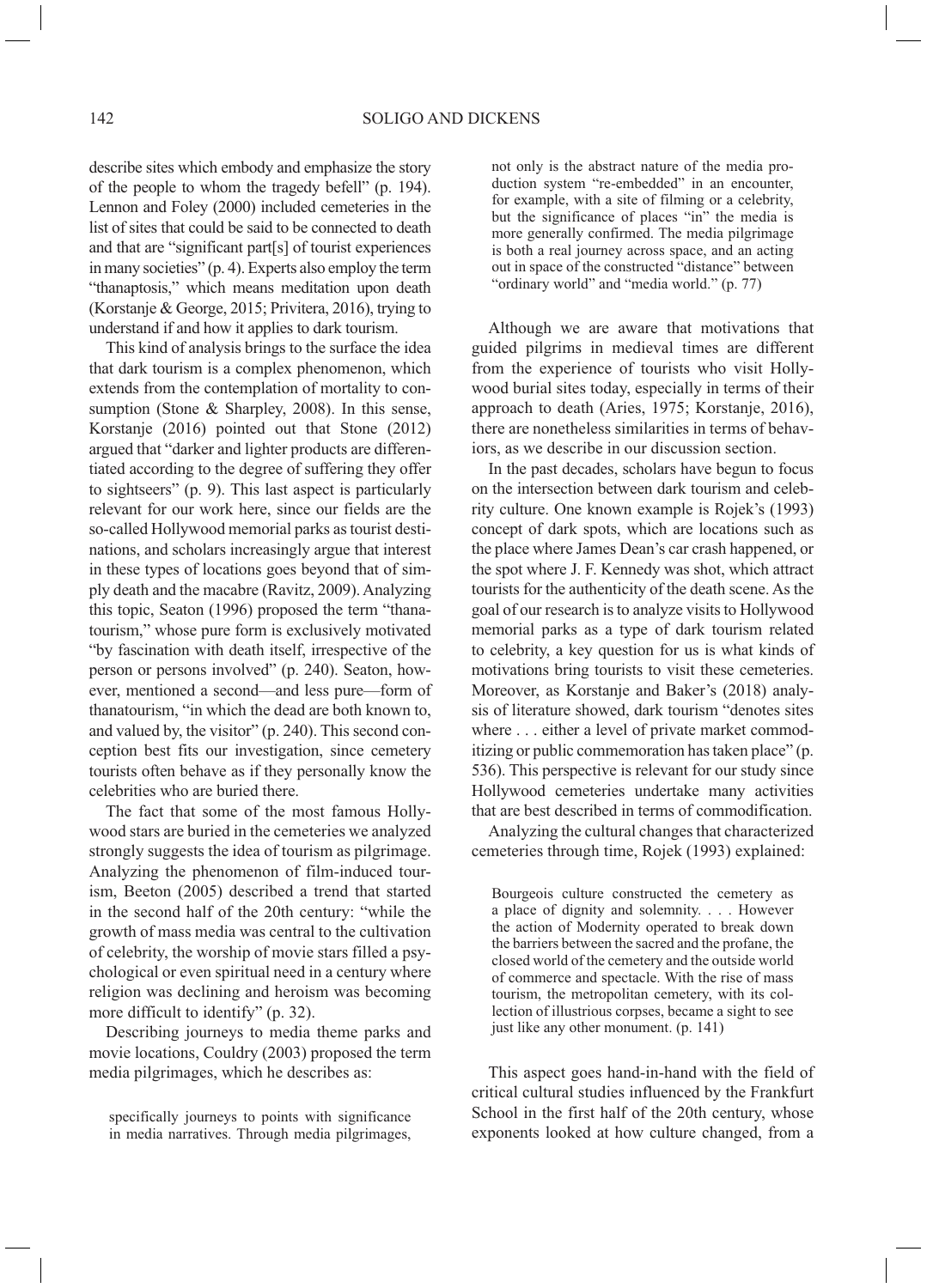human creation to a commodified thing (Adorno & Horkheimer, 1947; Marcuse, 1964). This school of thought was followed by Debord (1970), who proposed the concept of the society of the spectacle, to refer to the idea that in contemporary society everything becomes a spectacular event. Debord, like the critical theorists of the Frankfurt School, questioned the neutrality of mass media, explaining that media produce a capitalist-led spectacle that distracts and pacifies the masses.

Critical cultural studies are an important part of the academic literature on tourism, with several scholars investigating the relationship between consumption, commodification, and the travel industry. On the one hand, cultural studies in tourism analyze the commodification of the past, with tourist destinations giving life to a product that represents an answer to tourists' nostalgia (MacCannell, 1976; Urry & Larsen, 2011), often leading to the exploitation of local communities (Smith, 1977). On the other hand, other scholars look at the commodification of the physical space. This is the case, for example, of Augè's (1992) analysis of *non-places,* of Ritzer's (2010) concept of cathedrals of consumption. According to these scholars, the tourism industry creates attractions—such as resorts, airports, and malls—that are increasingly at odds with local identities and culture.

As we point out in the discussion section, these schools of thought are important also for the cemetery tourism phenomenon, especially in the case of the four Hollywood cemeteries we analyzed. On the one hand, in our studies we found that nostalgia plays an important role. Some tourists, in fact, visit the graves of stars who were part of Hollywood's golden era, and complain that the movie industry today is not as good as it was in the past. On the other hand, initiatives such as movie screenings and guided tours transform cemeteries into much more than just peaceful places where to honor the dead. This opens the doors to a debate about commodification and consumption in places, such as memorial parks, that once were considered sacred.

#### The Field

We conducted qualitative research between 2013 and 2019 at four cemeteries in Los Angeles: Hollywood Forever, Forest Lawn in Glendale, Forest Lawn in Hollywood, and Pierce Brothers Westwood Village Memorial Park Cemetery. The Hollywood Forever cemetery is one of the oldest memorial parks in Los Angeles. Among the notable burials we find the protagonists of the Hollywood "golden age," such as Rudolph Valentino and Tyrone Power. Additionally, Hollywood Forever is the site of several cultural events, such as the Cinespia movie nights. Every Saturday night, from May to September, hundreds of people crowd the area in front of the cemetery's mausoleum, whose wall becomes a big screen for movies. The cemetery is thus transformed into an open-air movie theater, where people sit on the grass, have picnics, and listen to the DJs who play before and after the movie.

Both of the Forest Lawn Cemeteries we analyzed– Glendale and Hollywood Hills – are known not only for the graves of celebrities like Michael Jackson and Stan Laurel, but also for their locations, which offer breathtaking views of the city of Los Angeles. "I believe in happy and eternal life" reads the *Builder's Creed* that Hubert Eaton carved on Forest Lawn Great Mausoleum's wall when he founded the memorial park in 1917. Besides the famous graves, tourists who found themselves at the Glendale location can visit Forest Lawn Museum Galleries, together with replicas of Michelangelo sculptures and Leonardo's Last Supper in the Great Mausoleum.

Finally, despite its smaller size, the Pierce Brothers Westwood Village Memorial Park Cemetery is considered a big attraction, as among the notable interments are stars such as Marilyn Monroe and Jack Lemmon. This cemetery has been a burial site since 1880, and it is located in the Westwood area. Tourists often appreciate the location of this memorial park, close to Beverly Hills and the University of California, Los Angeles campus. One of the most consulted Los Angeles tourism websites, Seeing Stars, includes the size of this cemetery among the aspects fans like the most (https://www.seeing-stars.com/). Differently from the other memorial parks, whose dimensions make it hard to find famous graves without a map, the Pierce Brothers Westwood Village Memorial Park offers the possibility to see several stars' gravestones just by walking around.

#### Methodology

In this study, we adopted a multimethod qualitative approach, with the goal of understanding the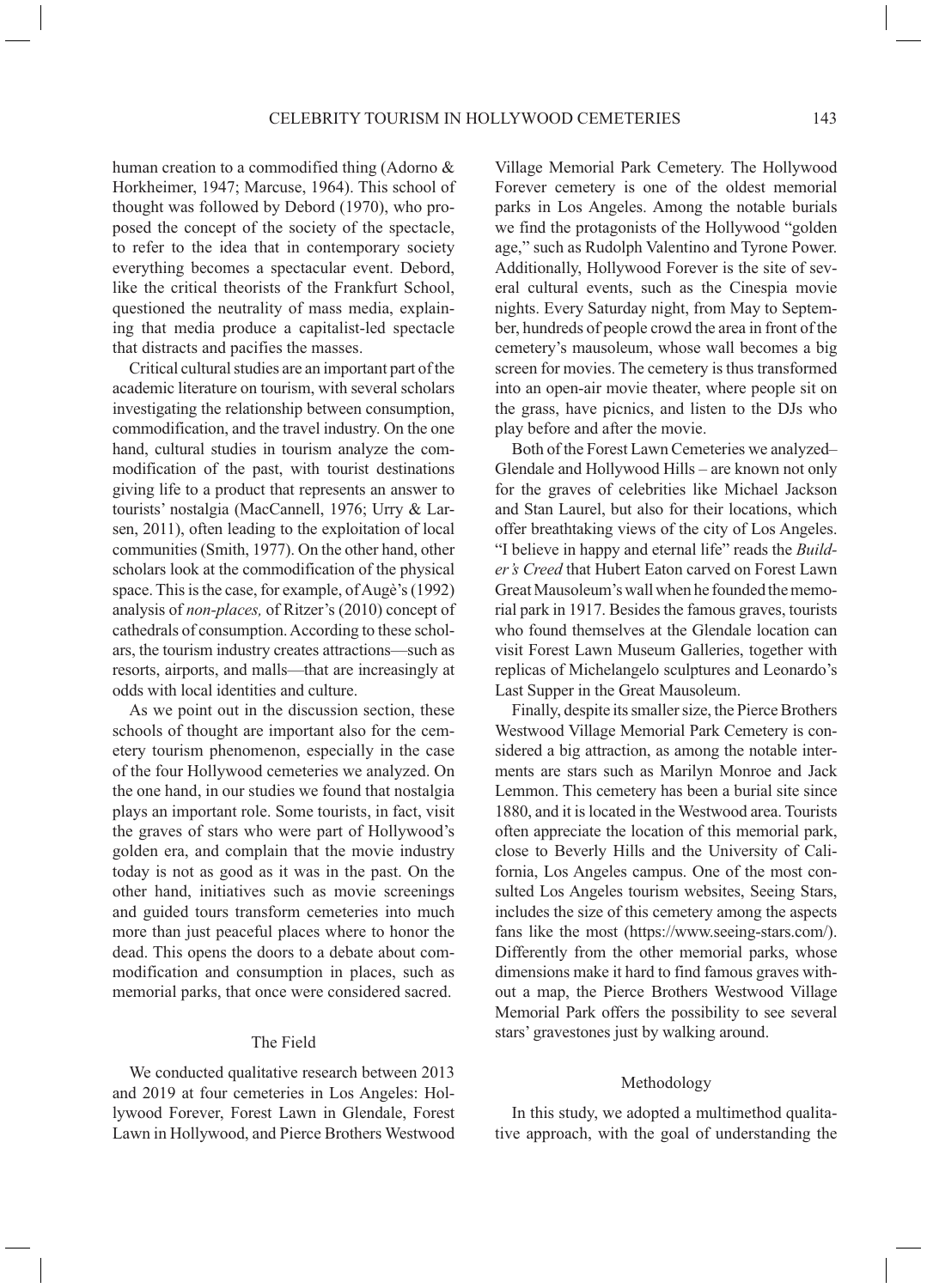motivations behind tourists' visits to the Hollywood memorial parks. Our specific goal was to investigate the relationship between dark tourism and celebrity culture. In order to answer this question, we tried to understand two fundamental points of view. On the one hand, conversations with tourists and participant observations—during which we took pictures—helped us understand the tourists' perspective. We used these kinds of methodologies in order to answer questions such as: Why do tourists visit the Hollywood memorial parks? What elements attract tourists in these sites? How do tourists behave while in front of celebrities' burial sites? On the other hand, content analysis of the cemeteries' websites and other webpages supported our investigation in terms of the supply side. We centered our attention on how these businesses invite visitors to explore their cemeteries and attend the events they host.

First, we used on-site informal conversations with mainly tour guides and tourists. We carefully selected our participants, trying to find a balance in terms of origins, sex, and age. During the conversations, we paid attention to other nonverbal communication elements too, such as paralanguage, sounds, facial gesture, proximity, touching, and kinesic movement. If we were interested in something they did not mention or if we wanted to know more about an aspect they mentioned, we used probes. In doing so, we asked questions such as: "You mentioned. . . . Could you tell me more about that?" (Lofland, Snow, Anderson, & Lofland, 2006).

Additionally, we conducted both direct and participant observations. We spent several hours in the four memorial parks, observing tourists' behavior. We went to these locations at various times, from normal weekdays to days when special events were taking place. Additionally, focusing on both guides and tourists, we adopted Kusenbach's (2003) going-along strategy. Kusenbach described the "going along strategy" as the observation of "informants' spatial practices *in situ* while accessing their experiences and interpretations at the same time" (p. 463). Additionally, we followed Büscher and Urry's (2009) "shadowing/stalking" and "walking with" methods. According to them, in mobile ethnographies it is fundamental to observe "people's movement, their strolling, driving, leaning, running, climbing bodies, bodies lying on the ground, photographing and so on" (p. 104).

Büscher and Urry (2009) further explained the importance of "following the people," directly observing mobile bodies through overt methods such as "shadowing" others, or covert methods that involve sociological "stalking." Urry (2007) also described the "walking with" method, where in a "co-present immersion the researcher moves within modes of movement and employs a range of observation and recording techniques" (p. 40). This strategy was especially helpful while attending guided tours or following tourists around the cemeteries.

We also decided to follow Liebenberg's (2009) example by including pictures in the data collection and analysis stage. Liebenberg gave a camera to the subjects she was studying and asked them to take pictures. The analysis of these images showed how the combination of interviews and images provided for a fascinating, rich data set where visual representation of lived experiences "allow communication to occur in the worlds we study" (p. 460). Furthermore, according to Liebenberg, the content of pictures is relevant to participants because of how they interpret the meaning attached to the content. As such we cannot understand the meaning of an image in isolation from the context from which it emerged. In other words, analyzing what and how people decided to photograph helped us understand what was meaningful to them. We included this activity in our "shadowing" and "walking with" moments, observing (and taking pictures) of visitors taking pictures. We observed how they behaved in front of their cameras, understanding, for example, if they took selfies close to gravestones. We included this data in the final coding process.

Finally, we conducted content analysis of several websites. Firstly, we analyzed the four cemeteries' official websites to understand how they present themselves. Secondly, we centered our attention on the so-called DMOs (destination marketing/ management organizations), which the World Tourism Organization (UNWTO, 2019) defines as "the leading organizational entity which may encompass the various authorities, stakeholders and professionals and facilitates tourism sector partnerships towards a collective destination vision." In the case of Los Angeles and Hollywood, some of the DMOs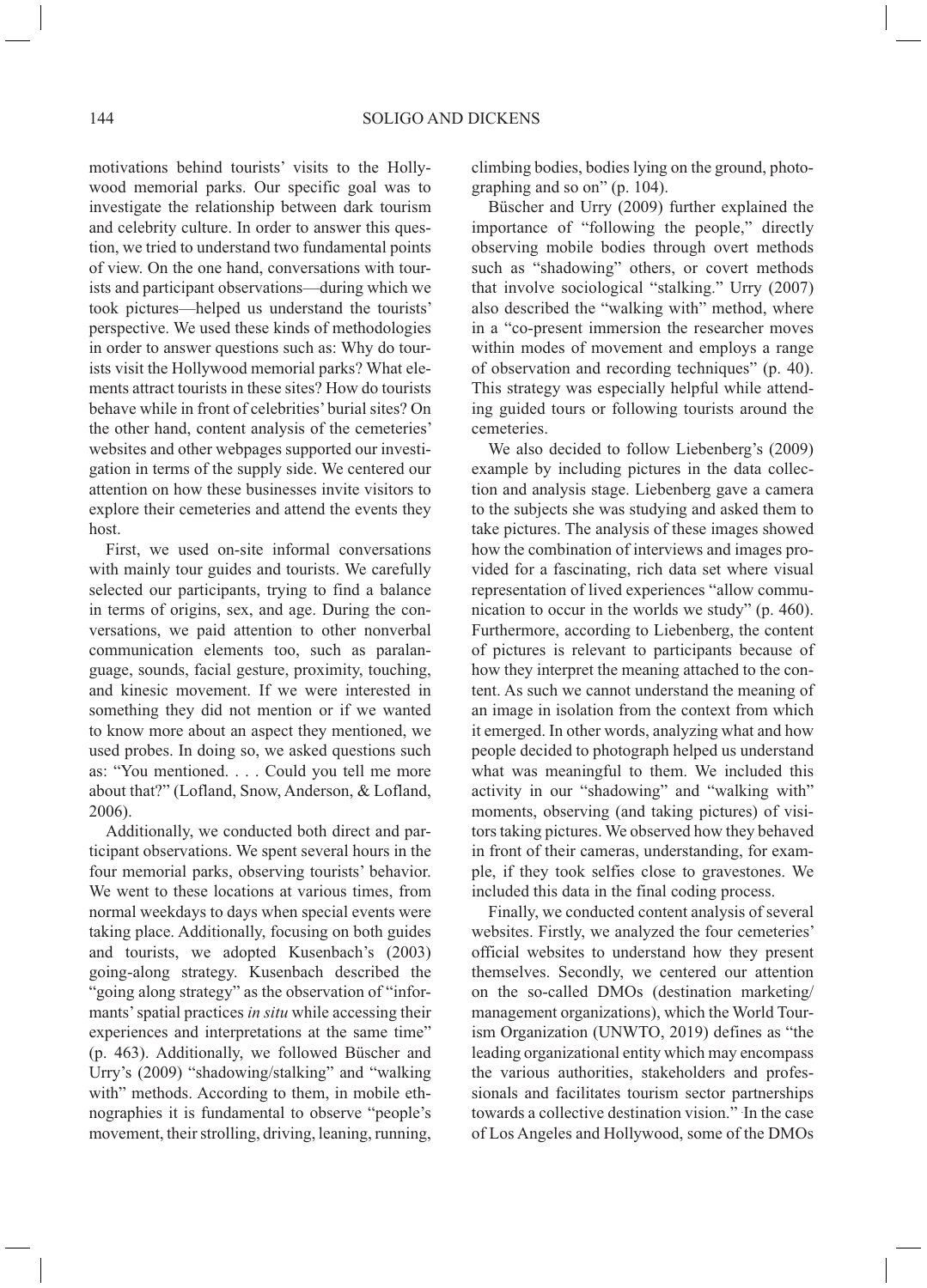were Discoverlosangeles.com and Visitcalifornia. com. Thirdly, our analysis focused on guidebooks, websites, and other tourist information webpages, which allowed us to learn more about the cemeteries' histories and their roles as tourist attractions.

# Cemeteries as Destinations: From Dark to Celebrity Tourism

As mentioned in our introduction, scholars often define cemetery tourism as part of the dark tourism phenomenon. Analysis of tourists' behavior in Hollywood memorial parks suggests that the main reason why tourists visit Hollywood cemeteries is the relation these venues have with the movie industry. Although some visitors are attracted by thrilling stories of some celebrities' tragic deaths and other "mysteries," most tourists' motivations are centered on celebrity culture. While interacting with tourists, we observed that authenticity plays a key role in their experiences. Referring to their physical proximity to the stars' bodies, tourists define their visits at the Hollywood memorial parks as if they were encounters with the stars themselves. The Los Angeles Tourism & Convention Board's official website explains:

Looking for a guaranteed way to spot a celebrity in Los Angeles? Look no further than a visit to one of L.A.'s unique cemeteries. Take a walk on the dark side and explore the fascinating cemeteries where generations of famous stars have been laid to rest. (Discover Los Angeles, 2019)

As one authorized guide specialized in Hollywood Memorial Parks explained to one of us, being in front of a celebrity's grave is the best way for visitors to feel like they are meeting the star. This situation represents a unique opportunity, especially for young people who did not have a chance to see the Hollywood "golden age" protagonists in person. A meaningful example in this case is Rudolph Valentino's gravesite. Although the Italian star died more than 90 years ago, tourists show a strong interest in visiting his grave. Given the huge following at Valentino's funeral, guides compare it to a modern mass media event, as he was one of the biggest stars of his time.

This kind of storytelling allows tourists, especially the ones who are not familiar with the oldHollywood stars, to get to know the people buried at the Hollywood cemeteries, and experience a more authentic Hollywood encounter. Several sociological studies focus on the relationship between tourism and authenticity, especially in terms of nostalgia (MacCannell, 1976; Urry & Larsen, 2011), with tourists frequently dreaming of an idealized past. In our research, we often observed many tourists standing at the gravesite of some stars from the black-and-white movie era fondly remembering the movie industry's good old days, asserting that Hollywood's glory got buried with those stars.

The cemeteries' locations also are fundamental factors for having an authentic Hollywood experience, being situated in strategic positions close to important movie industry landmarks, such as movie studios and the Hollywood Walk of Fame. The Hollywood Forever Cemetery, for example, is adjacent to Paramount Studios and tourists often express an interest in knowing more about the link between cemeteries and the star system. Tourists identify Hollywood Forever as one of the most authentic attractions, as Alleman (2013) pointed out:

Hollywood Forever is a dramatic fantasy world that could have been conceived by a Cecil B. DeMille or a D. W. Griffith as a background for an epic film. Inside, there are small Greek, Roman and Egyptian temples; obelisks and urns, beautiful green lawns, and majestic palm trees. At the same time, Hollywood is everywhere: Paramount Stu $dios - with its water tower soaring into the air - is$ smack against the cemetery's southern wall. To the north, the Hollywood Sign dominates the Hollywood Hills. (p. 109)

The link between these cemeteries and celebrity culture is constantly highlighted in guided tours, which often begin with a suggestive view of the Hollywood sign and a brief overview on the history of the film industry. For each grave, guides provide a description of the celebrity's life and their movies, showing pictures and anecdotes. Thus, these kinds of tours represent an experience that goes beyond a simple visit to a gravesite. Although visitors' main purpose is to see the famous gravestones, their attention is also focused on the physical beauty of the location—with its lush gardens, fountains and artworks—and on the fascinating stories about the entertainment world.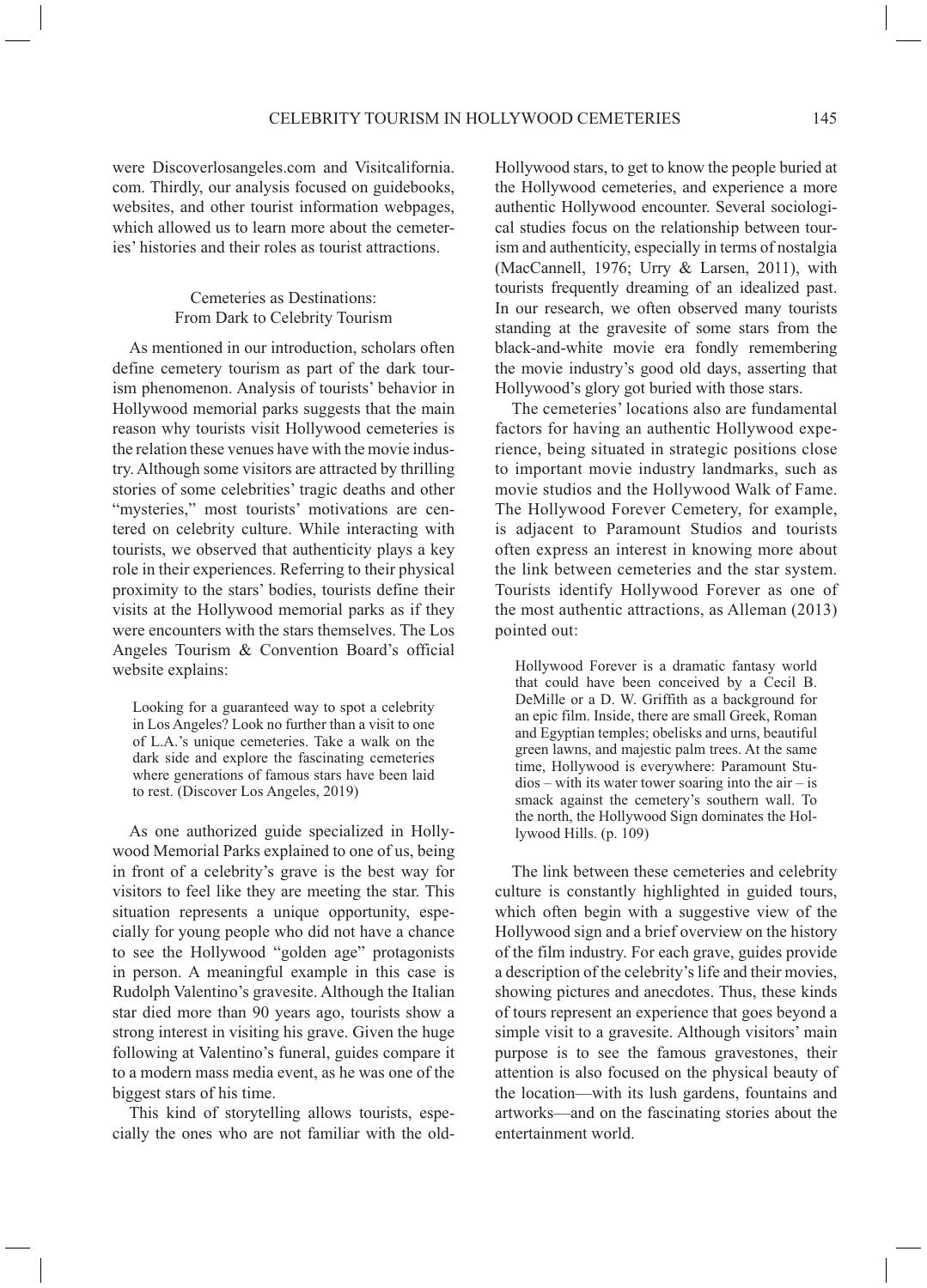## Remembering Stars: A Collective Sacred Experience

In addition to tourists' individual experiences, there is another aspect rooted in celebrity tourism that can be found in a visit to the Hollywood memorial parks: the so-called cult of celebrity. In order to describe the visit to a celebrity's home, Halpern (2007) used the term "pilgrimage" (p. 159), and the way fans behave in front of their favorite stars' graves is not different from a religious experience. The two cases we analyzed for this article, Marilyn Monroe's Memorial Service and the anniversary of the birth and death of Michael Jackson, show how proximity to the celebrity's body can represent an emotional, sacred, and collective moment.

From 1982, every August 5th—the anniversary of Marilyn Monroe's death—a large number of fans from all over the world attend a memorial ceremony in the Pierce Brothers Westwood Village Memorial Park's chapel, near where the blonde diva is buried. During the event different speakers—friends, colleagues, photographers—talk about their relationships with Marilyn in front of other colleagues and fans. When one of the authors attended the ceremony, on August 5, 2013, the flowers, music, and tears of the people sitting in the church conveyed a sensation of being at a real funeral, as if Marilyn Monroe died only a few days before.

In the church were several women, of all ages, who were impersonating the blonde celebrity. Wearing recognizable Marilyn Monroe attire, makeup, and short curly, blonde hairstyles, those fans were silently sitting in the benches with tears in their eyes. Ferris and Harris (2011) described impersonators as performers who "move in and out of their celebrity role" (p. 74). Our impression is that those women were not there in order to play a role or to entertain an audience. Rather, it looked as if they were wearing those outfits in order to pay tribute to their favorite star.

It is interesting also to note how this experience would not be possible without a sense of collectivity. The main promoter of this ceremony is the fan club, Marilyn Remembered*,* whose members show a strong interest in promoting a sense of solidarity among fans:

Marilyn, discuss aspects of her life and careers, get the latest Monroe news and to socialize. (From Marilyn Remembered, ceremony booklet 2012)

In this quote, taken from the booklet published for the 50th anniversary of Marilyn's death, socializing seems to be the key word. Marilyn Remembered's members do not want simply to remember the star, they want people to interact with each other, and they want to celebrate the diva all together.

In Summer 2013, we also visited Michael Jackson's gravesite at Forest Lawn Memorial Park in Glendale on June 25th, the anniversary of his death, and on August 29th, his birthday. There is no access to the artist's grave, since he is buried in the family's chapel in the southern area of the Memorial Park, so tourists can only stop in front of the chapel's entrance and leave flowers or cards in the garden surrounding it. On August 29th, one of the authors arrived at the cemetery at 8.00 am—the opening time—and found a guard setting the space in front of the chapel. He explained that they were expecting a large number of fans and tourists that day and he was deciding where to place some crash barriers. Part of the street that goes to the gravesite also was closed, making it reachable only by walking.

We often visited the Forest Lawn Memorial Park, and we found it interesting how a place that usually is quiet and empty—not that many tourists know where Michael Jackson is buried—was radically transformed. During both days, the anniversary of his death and birth, a consistent number of fans visited Michael Jackson's gravesite. By noon, the grass of the garden outside the chapel was covered with flowers, balloons, cards, drawings, pictures, and signs with love messages for the "King of Pop." Fans, tourists, journalists, and camera operators crowded the street in front of the entrance.

Although this was not a fan club planned event, as fans independently organized their visits to Michael Jackson's gravesite, there are similarities with Marilyn Monroe's ceremony. Firstly, everyone was sharing an experience as if they were living a sacred moment. Despite the large number of people filling the space, nobody was speaking loudly or acting in a way that would distract others. Someone was playing Michael Jackson's songs at low volume, providing a soft soundtrack to that respectful moment. Secondly, we noted the presence of

Since its inception, Marilyn Remembered, has expanded into a large gathering of fans who meet to hear guest speakers who worked with or knew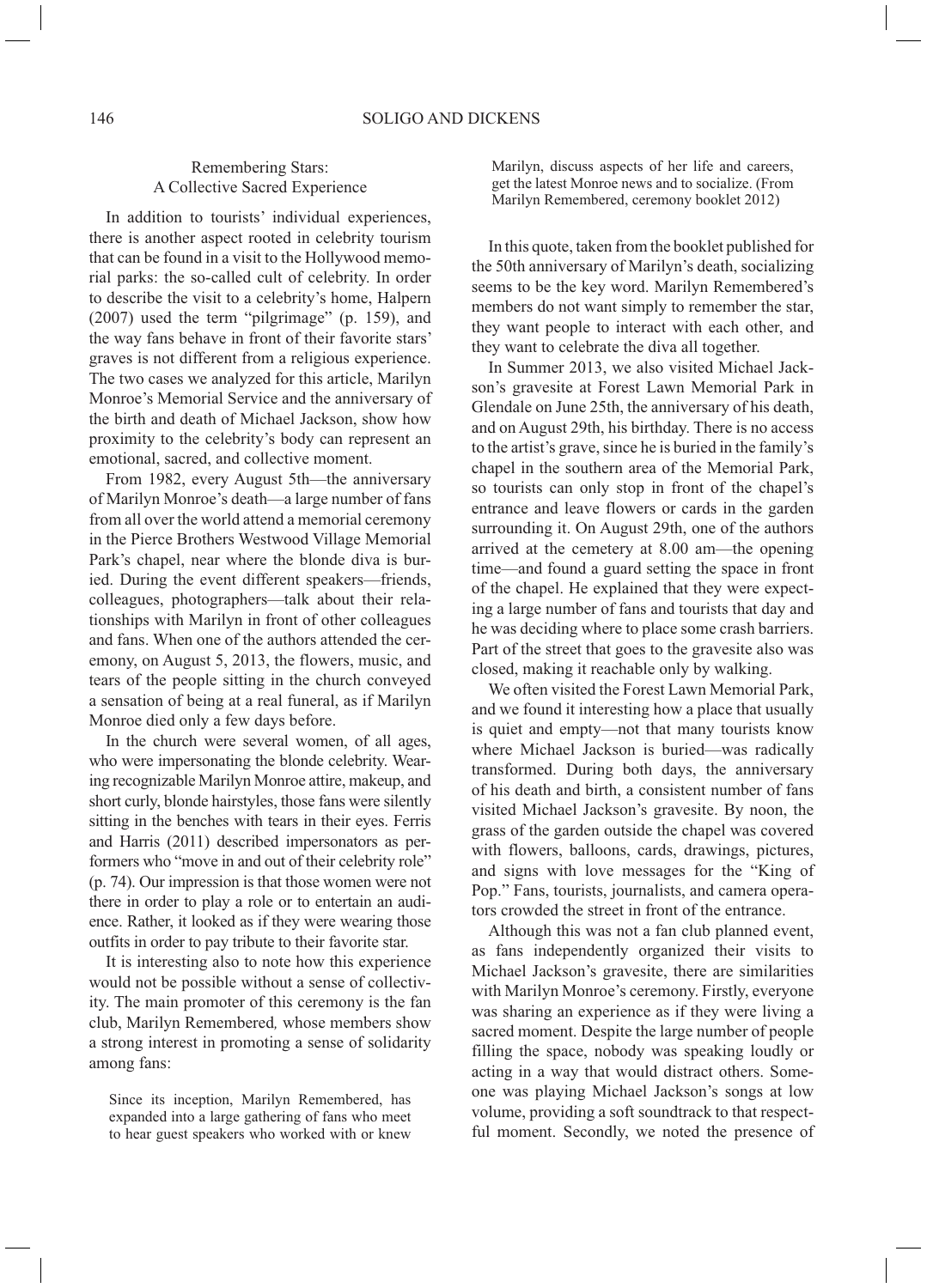several Michael Jackson impersonators. Similar to what we observed with Marilyn's "alter egos," their main purpose that day was not to take pictures with fans or to perform, but to honor their star, quietly standing outside the chapel. Thirdly, we noticed that the majority of the fans wore items that recalled Michael Jackson's style, such as glittery gloves, red leather jackets, and "King of Pop" themed t-shirts.

Also, as with Marilyn Monroe's memorial, at the ceremonies marking Michael Jackson's birth and death, we witnessed the significance of sharing the experience with others. Attendees exhibited the same emotions that one would observe in a more traditional sacral rite, where everyone becomes part of the experience. On the one hand, the memorial service is a get-together for participants who actually had met or worked with the diva who would share their memories with each other. On the other hand, as some guides explained, this event is particularly meaningful for young fans, who can meet people who knew the artist and who can tell first-hand "authentic" stories about her. When we attended the Marilyn Monroe gathering, fans were surrounding both Jimie Morrissey, Marilyn's hairstylist, and Douglas Kirkland, the photographer who, in 1961, took the famous photo shoot of Marilyn under silk sheets, asking questions about the blonde diva. These questions seemed important especially for tourists who came from outside of Los Angeles and who showed an interest in knowing how the Hollywood star-system worked.

We opened this section comparing fans' visits to a religious experience. In the examples of Marilyn Monroe and Michael Jackson we observed a situation that was different from the traditional tourists visit to the stars' graves. Those who were attending Marilyn Monroe's service or visiting Michael Jackson's gravesite were not merely visitors who wanted to see the memorial parks and the graves of the stars. They wanted to celebrate a person and share their emotions with other people who were there for the same purpose.

> Marketing, Commodification, and the Promise of Eternal Life

During her trip to Los Angeles in 1954, the Italian journalist Oriana Fallaci (2014) expressed surprise in seeing billboards advertising Forest Lawn Memorial Parks:

These are idyllic billboards, with drawings of little lakes, blue swans, pink birds . . . with a speech balloon that says: . . . "Beautiful girl, wouldn't you like to rest through centuries close to Bing Crosby? I have the perfect place for you." No, Bing Crosby is not dead, but he already bought a grave. All the wisest actors already bought a nice piece of land at Forest Lawn, where Jean Harlow and Carole Lombard, John Barrymore and Lupe Velez are buried. (p. 53, author's translation)

When one of us attended Marilyn Monroe's memorial service, a young woman at the entrance of the chapel was distributing to the other visitors a booklet, printed on high-quality, colorful paper, explaining the advantages of buying a grave at the Pierce Brothers Memorial Park. It looked more like a resort brochure than a cemetery description, depicting a peaceful location for eternal life and inviting people to take a tour of the facility.

By analyzing the brochures, posters, and websites of Hollywood memorial parks, we found that the cemeteries were employing corporate-style marketing models to sell their product, focusing on celebrity culture. We also observed that the celebrities who are buried in their venues work as testimonials, given the fact that they chose those locations as the places where they can be remembered forever. The idea of "being remembered" plays a fundamental role here. Featuring symbols, such as the name "Hollywood Forever" or the infinity sign at the gate, suggests to us that these places are in some way promising immortality. The goal of selling a piece of land thus represents the commodification of eternal life. When visitors enter the gates of the memorial parks, they are given the impression that the stars who are buried there will never stop shining.

As Fallaci (2014), who was herself in Los Angeles as a tourist, pointed out, in order to convince people to buy a burial plot Forest Lawn wrote on its billboards that Bing Crosby already bought his plot, which also again demonstrates how dead celebrities are treated as vehicles for the commodification of eternal life. Sociological and anthropological studies show how cemeteries work as mirrors of communities' past lives and historic eras (Warner, 1959) and we similarly observed how Hollywood memorial parks function as representations of Hollywood itself, especially in the eyes of tourists. In contemporary society, a memorial park can be seen as a "collective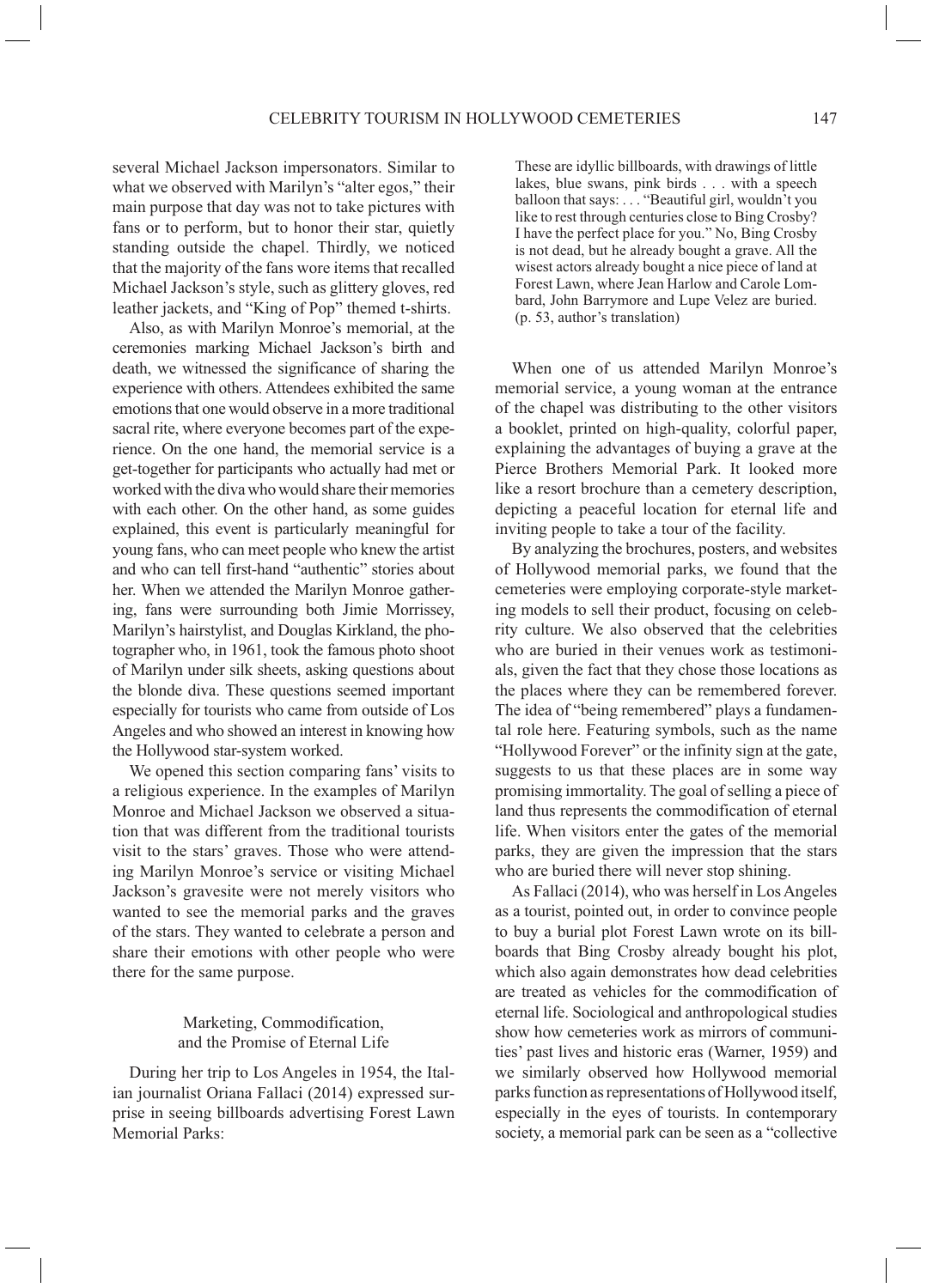representation, a sacred, symbolic replica of the living community that expressed many of the community's basic beliefs and values" (Francis, 2003, p. 255). Tourists who take Hollywood guided tours are often told that since the dawn of Hollywood, stars have wanted to hang out with other stars—going to the same restaurants and bars for example—in order to be seen and affirm their celebrity status. Similarly, in the case of Hollywood cemeteries, stars want to be buried with the other stars who made Hollywood great, and be remembered with them.

This strategy is appealing not only to celebrities, but also to common people who may be fascinated by the idea of resting close to the "immortal" ones. A large portion of promotional activities are addressed to relatives who would like a "beautiful resting place for (their) loved ones" (https://forestlawn.com/). For those who are worried about the expenses, Forest Lawn promises in a Google advertisement: "Forest Lawn-Affordable Funeral Services." This aspect also recalls the notion of the cult of celebrity described above: tourists and fans often see celebrities as divine beings with the gift of immortality, so the marketing strategies of memorial parks seek to capitalize on this idea. Interestingly, this concept of immortal celebrities follows a trend in celebrity culture literature that centers on the idea that fans do not see stars as normal humans, instead portraying them as almost divine creatures (Ferris & Harris, 2011; Halpern, 2007). Compared to celebrities, in earthly life common people are "outsiders." Yet outsiders can become part of that celebrity culture system by being buried close to the immortal ones.

Additionally, the aesthetic features of the locations are an important part of the marketing strategy. These memorial parks are not gray and sad spaces, but pleasant places with beautiful gardens, fountains, and sculptures. These features contribute toward creating an aesthetic experience for the visitor, who not only admires the stars' graves (with all the authenticity factors mentioned above), but also enjoys the luxurious landscape. The beauty of the location, thus, becomes also a way to "sell" the cemetery itself. This aspect potentially leads to a debate concerning the concept of a cemetery that "focuses on the survivors," since "the dead no longer need the administrations of the living" (Francis, 2003, 226). The goal is to convince the people who visit them to choose those places for their eternal

life, because their relatives will love to remember them in such enchanting locations.

Finally, our analysis of the cemeteries' promotional activities brought to the surface their interest in advertising other related events. The most prominent examples are the cultural activities, such as concerts, that take place usually twice a month at the Hollywood Forever Cemetery, and that attract a large number of tourists. It is interesting to note that on the cemetery's website the link where people can buy tickets for these activities is right next to the link for funeral services.

Talking with tourists attending events, such as the Cinespia nights, we noticed that they were fascinated by the discrepancy between the peacefulness that is typically implied in a place like a cemetery and the "noise" of the Cinespia movie nights. During the day Hollywood Forever is a peaceful and sacred place, but during movie nights it is transformed in what we would define as a commodified product. It becomes a concert or a movie venue, whose main goal is to sell tickets. Talking with tourists at the Cinespia nights, we were informed that these events represent what is perceived as an authentic Hollywood experience. The cemetery's location, in the heart of Hollywood and close to Paramount Studios (where some of the movies that are screened during those nights were filmed), plays a key role. Visitors are watching Hollywood movies in Hollywood, close to the studios and to the graves of the stars who made them.

#### Discussion

At the beginning of this article we noted that some scholars define cemeteries as mirrors of the values of the communities that surround them. Our research aimed at understanding how Hollywood memorial parks reflect the dynamics of the Hollywood industry through the lens of celebrity culture. The analysis of tourists' behavior at the cemeteries showed strong analogies with traditional star–fan encounters, where the experience is shaped by the search for authenticity. Tourists take pictures in front of the graves showing they were physically close to the celebrities and they want to know more about Hollywood history through the stories of the most famous stars of all time.

If we analyze this phenomenon through the lens of dark tourism, we understand that, although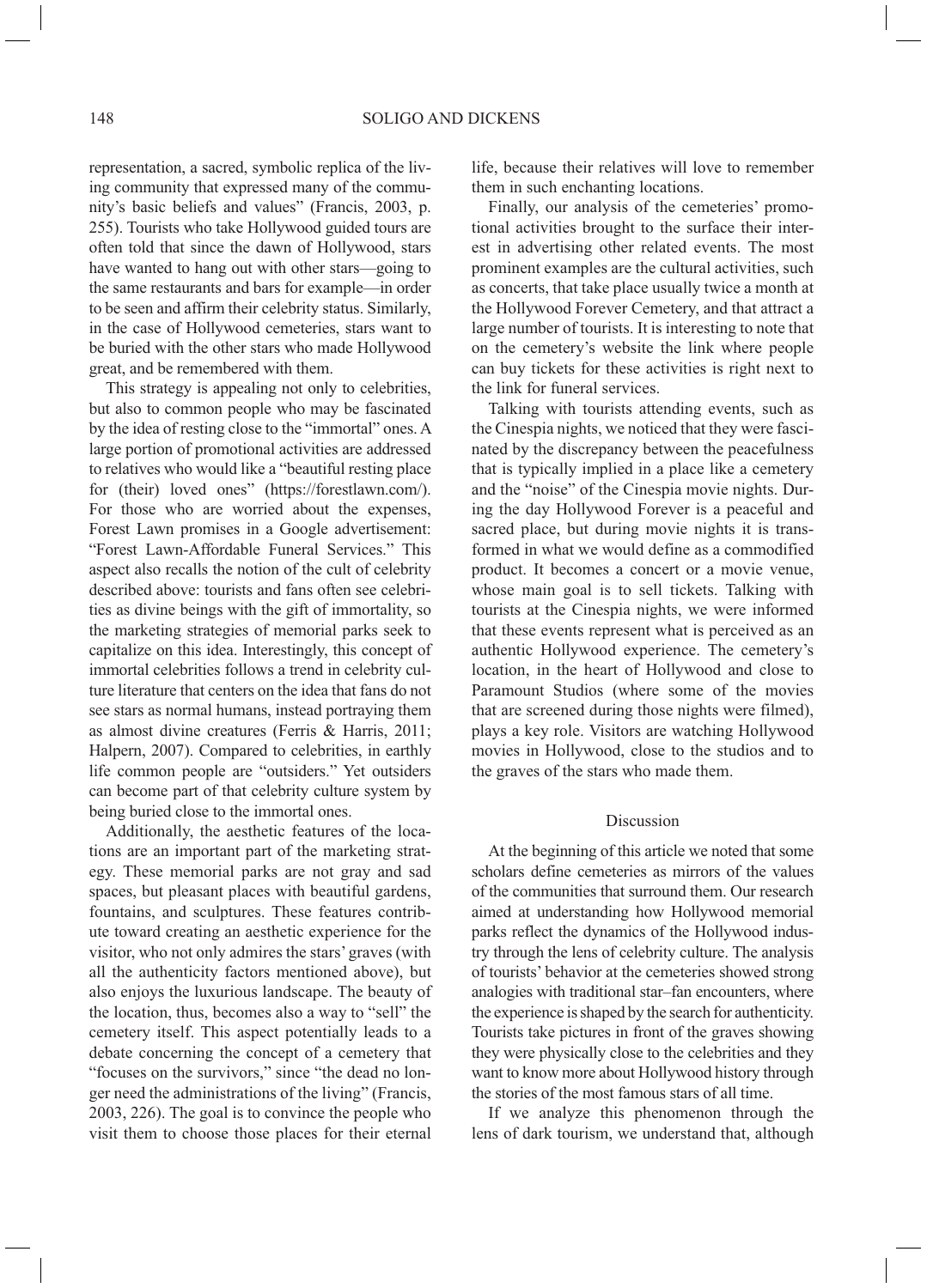tourists' interest in the death or in the macabre can be part of the experience, it is important to take into consideration the idea of honoring the dead through celebrity-driven tourism. Also in this case, authenticity plays a key role on three levels. Firstly, through the cemetery visit, tourists can live an authentic Hollywood experience. These four memorial parks are located in Los Angeles, which is home not only to the movie industry but also to the most famous Hollywood stars. Surrounded by Hollywood-based landmarks, tourists can feel like they are having a genuine encounter with the starsystem world. Secondly, authenticity is obtained through the physical presence of the stars. As one of the tour guides explained, when visiting famous graves, tourists often feel like they are meeting their favorite stars in person. They often take pictures in front of the gravestone, in order to document that proximity to the artist. Finally, we observed that nostalgia, related to authenticity, is an important feeling for these visits. It is especially so in the case of the Hollywood Forever Cemetery, which hosts the burial sites of Hollywood golden era stars. Tourists who remember those stars often claim they represented the authentic Hollywood, stating sadly that is hard today to find artists of that kind.

Additionally, we found the connection between celebrity culture and religion interesting, especially while attending Marilyn Monroe and Michael Jackson's memorial services. Similar to what happens during a religious service, the experience of attending these memorial services is enhanced by a sense of collectivity. Fans share their love for the dead stars with other fans, just as if they were participants in a religious ritual. To us, the behavior of tourists in front of their favorite stars' graves recalls what happens in Catholic churches when people worship Saints in front of their relics. Observing the lipstick marks left by fans on Marilyn Monroe's gravestone reminds us of worshippers kissing the saints' burial sites in European Basilicas. The messages and gifts in front of Michael Jackson's grave, moreover, recall the offerings that people leave under images in churches or sacred sites in order to ask or give thanks for protection.

Finally, our analysis of the cemeteries' marketing strategies shows a trend toward the commodification of the burial sites. Detached from their traditional sacred aura, cemeteries adopt corporate strategies to sell pieces of land or movie tickets. On the one hand, the promise of eternal life is broadcasted through billboards, websites, and social media. The promise of eternal life, therefore, belongs to everyone. Also, tourists who visit the memorial park represent a possible target, since one day they could choose one of the four venues for their burial. And the investment becomes even more valuable if we think that the venue's appeal is enriched by the presence of famous celebrities' bodies.

On the other hand, going back to Debord's (1970) concept of the society of spectacle, it is interesting to notice how not only cemeteries lost their aura, but how they acquired new, entertainment-based purposes. During the movie screenings and concert nights at the Hollywood Forever, for example, the venue partially—if not completely—changes its purpose. Although our observations show that tourists are aware that they are in an unusual and somehow sacred place, the entertainment aspect seems to prevail. During those events, the location becomes a park, a theater, or a place to have a picnic on the grass while enjoying the show. Consequently, rather than remembering and contemplating the people buried in the cemetery, attendees focus their attention on what is happening on the temporary screen or stage.

In their research on celebrity culture, Ferris and Harris (2011) identify an asymmetry between stars and fans, where "the fan knows far more about the identity of the celebrity than vice versa" (p. 14). On one hand, this phenomenon happens also when tourists visit cemeteries and fans attend memorial events. They leave flowers and cards in front of the gravesites, as if they knew the celebrities personally, treating them as friends or family members. On the other hand, however, the marketing strategies of the memorial parks blur this asymmetry. Promising a charming environment at affordable prices and promoting the presence of stars in their venues, Hollywood memorial parks seem to aim at guaranteeing a happy and eternal life to everyone. In this article we have addressed the critical perspectives of scholars such as those of the Frankfurt School and the French theorist Guy Debord, as these apply to the Hollywood celebrity tourism. In our view, these critical perspectives provide the most insightful view for understanding celebrity cemeteries' place in the broader society.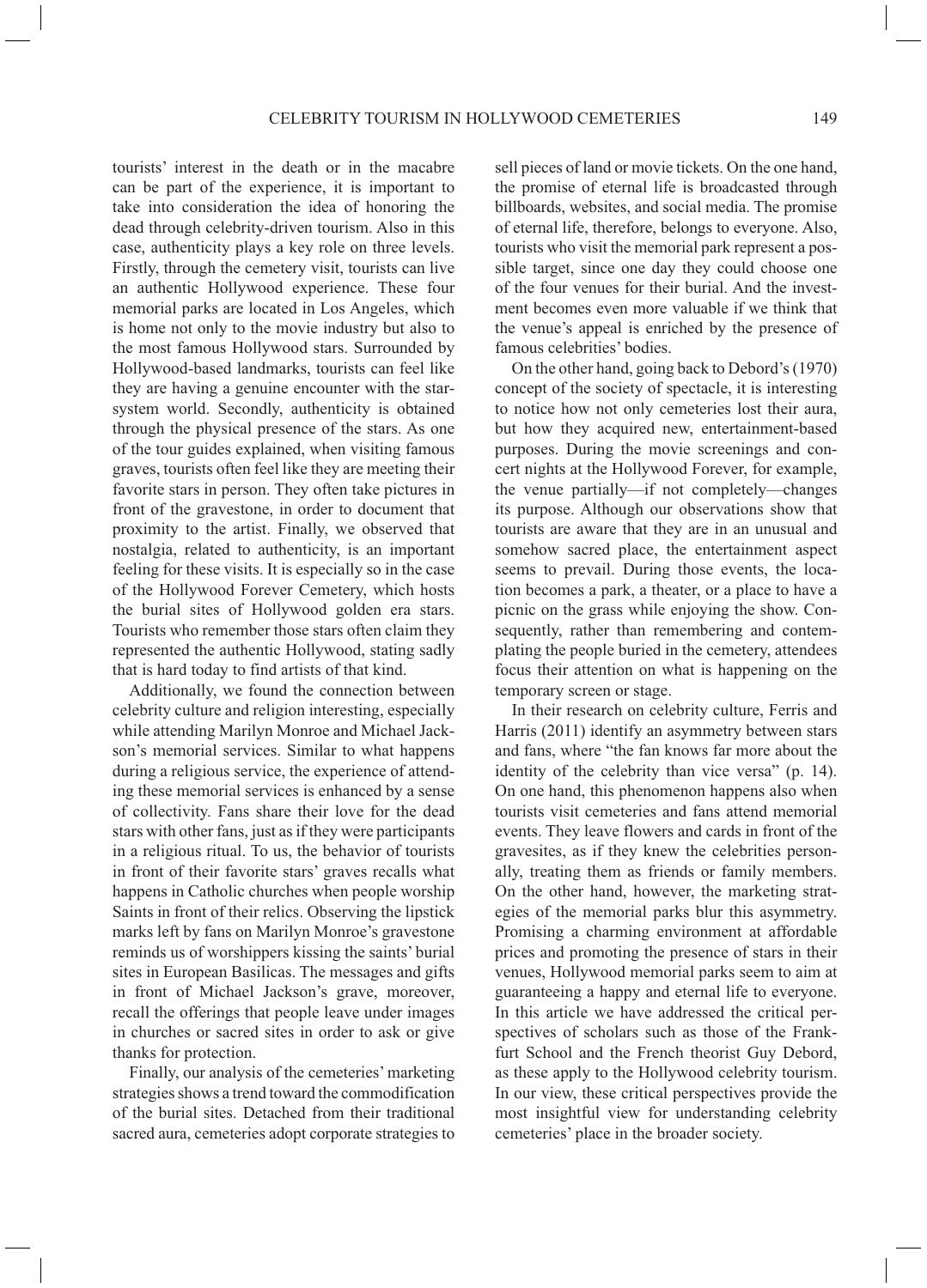#### References

- Adorno, T., & Horkheimer, M. (1947). *Dialectic of enlightenment* (J. Cumming, Trans.). New York, NY: Herder and Herder.
- Alleman, R. (2013). *Hollywood: The movie lover's guide: The ultimate insider tour of movie LA*. New York, NY: Broadway Books.
- Aries, P. (1975). *Western attitudes toward death: From the Middle Age to the present*. Baltimore, MD: John Hopkins University Press.
- Augè, M. (1992). *Non-places: Introduction to an anthropology of supermodernity*. Paris, France: Editions du Seuil.
- Beeton, S. (2005). *Film-induced tourism*. Clevedon, UK: Channel View Publications.
- Büscher, M., & Urry, J. (2009). Mobile methods and the empirical. *European Journal of Social Theory*, *12*(1), 99–116.
- Cohen, E. (2011). Educational dark tourism at an in populo site: The Holocaust Museum in Jerusalem. *Annals of tourism research*, *38*(1), 193–209.
- Couldry, N. (2003). *Media rituals: A critical approach*. New York, NY: Routledge.
- Debord, G. (1970). *The society of the spectacle.* Detroit, MI: Black & Red Press.
- Discover Los Angeles. (n.d.). Celebrity siteseeing: Cemetery edition. Retrieved from https://www.discoverlosangeles. com/visit/celebrity-sightseeing-cemetery-edition
- Fallaci, O. (2014). *I sette peccati di Hollywood (New rev. ed.)*. Milan, Italy: Bur.
- Ferris, K. O., & Harris, S. R. (2011). *Stargazing: Celebrity, fame, and social interaction*. New York, NY: Routledge.
- Francis, D. (2003). Cemeteries as cultural landscapes. *Mortality*, *8*(2), 222–227.
- Halpern, J. (2007). *Fame junkies: The hidden truths behind America's favorite addiction*. New York, NY: Houghton Mifflin Harcourt.
- Korstanje, M. E. (2016). *The rise of thana-capitalism and tourism*. New York, NY: Routledge.
- Korstanje, M. E., & Baker, D. (2018). Politics of dark tourism: The case of Cromañón and ESMA, Buenos Aires, Argentina. In *The Palgrave handbook of dark tourism studies* (pp. 533–552). London, UK: Palgrave Macmillan.
- Korstanje, M. E., & George, B. (2015). Dark tourism: Revisiting some philosophical issues. *E-Review of Tourism Research, 12*(1/2).
- Kusenbach, M. (2003). Street phenomenology: The goalong as ethnographic research tool. *Ethnography*, *4*(3), 455–485.
- Lennon, J., & Foley, M. (2000). *Dark tourism*. London, UK: Thomson Learning.
- Liebenberg, L. (2009). The visual image as discussion point: Increasing validity in boundary crossing research. *Qualitative Research, 9*(4), 441–467.
- Lofland, J., Snow, D. A., Anderson, L., and Lofland, L. H. (2006). *Analyzing social settings: A guide to qualitative observation and analysis*. Belmont, CA: Wadsworth Thomson.
- MacCannell, D. (1976). *The tourist: A new theory of the leisure class*. New York, NY: Schocken Books.
- Marcuse, H. (1964). *One-dimensional man*. Boston, MA: Beacon Press.
- Privitera, D. (2016). Cemeteries and tourism. Potential and enhancement of a growing phenomenon. *In\_Bo, 7*(10), 265–273.
- Ravitz, J. (2009, October 30). *Cemeteries breathe life into tourists*. Retrieved from http://www.cnn.com/2009/TRAVEL/ 10/30/graveyard.tourism/index.html
- Ritzer, G. (2010). *Enchanting a disenchanted world: Continuity and change in the cathedrals of consumption*. Newbury Park, GA: Pine Forge Press.
- Rojek, C. (1993). *Ways of escape*. London, NY: Routledge.
- Seaton, A. V. (1996). Guided by the dark: From thanatopsis to thanatourism. *International Journal of Heritage Studies, 2*(4), 234–244.
- Smith, V. (Ed.). (1977). *Hosts and guests: The anthropology of tourism.* Philadelphia, PA: University of Pennsylvania Press.
- Stone, P. R. (2012). Dark tourism as 'mortality capital': The case of ground zero and the significant other dead. In *Contemporary tourist experience: Concepts and consequences*. London, UK: Routledge.
- Stone, P., & Sharpley, R. (2008). Consuming dark tourism: A Thanatological Perspective. *Annals of Tourism Research, 35*(2), 574–595.
- Timothy, D. J., & Nyaupane, G. P. (Eds.). (2009). *Cultural heritage and tourism in the developing world: A regional perspective*. New York, NY: Routledge.
- Tomašević, A. (2018). Cemeteries as tourist attraction. *Turisticko Poslovanje*, *21*, 13–24.
- Urry, J. R. (2007). *Mobilities*. Farnham, UK: Ashgate.
- Urry, J., & Larsen, J. (2011). *The tourist gaze 3.0.* Los Angeles, CA: SAGE.
- Warner, L. W. (1959). *The living and the dead: A study of the symbolic life of Americans*. New Haven, CT: Yale University Press.
- World Tourism Organization. (2019). Tourism Market Intelligence and Competitiveness. Retrieved from https:// www.unwto.org/market-intelligence-competitiveness